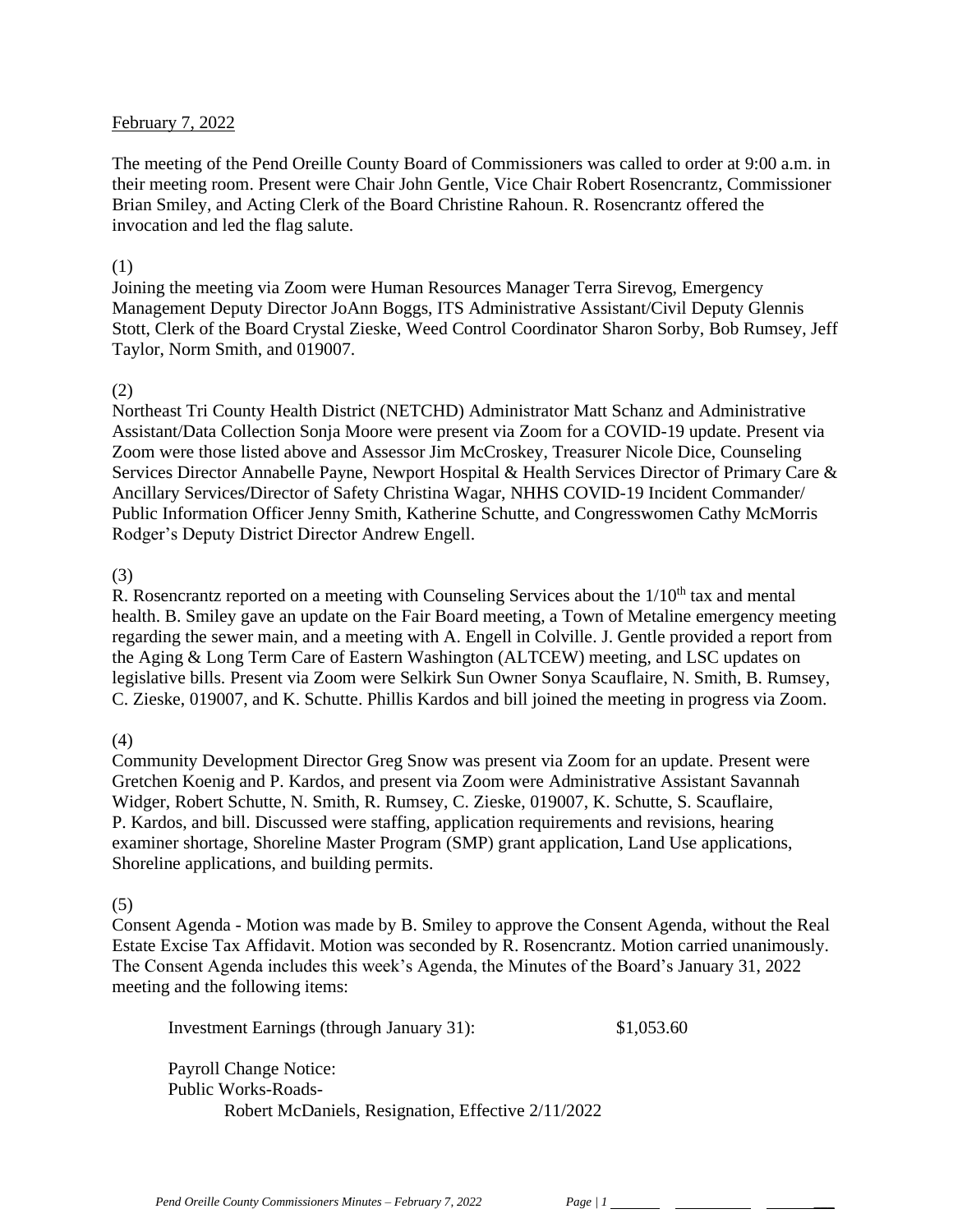Public Works-Buildings & Grounds-Janitorial-Cindy Witt, Resignation, Effective 2/28/2022 Counseling Services-Doak Walker, Resignation, Effective 2/21/2022

Establishing Signing Authority For Counseling Services Investment Funds *RESOLUTION NO. 2022-14, COMMISSIONERS' RECORDING* 

Washington Association Of Sheriffs And Police Chiefs Interagency Agreement Registered Sex Offender Address Verification Program *RESOLUTION NO. 2022-15, COMMISSIONERS' RECORDING* 

Modification Of Cooperative Law Enforcement Annual Operating Plan Between Pend Oreille County And USDA, Forest Service *RESOLUTION NO. 2022-16, COMMISSIONERS' RECORDING* 

Set bid opening date of 2/22/2022 at 11:00 am for the 2022 Fairgrounds Electrical Improvement Project

# (6)

J. Gentle was excused to participate in the Washington State Association of Counties (WSAC) Virtual Assembly, and the Board recessed for lunch at 11:45 a.m.

(7)

The meeting resumed at 1:15 p.m.

# (8)

T. Sirevog was present, at the Board's request, to discuss sign-on bonuses for certain hard-to-fill positions. Present via Zoom was B. Rumsey.

(9)

J. Gentle provided an update from the WSAC Virtual Assembly. Present via Zoom was B. Rumsey. The update centered on the American Rescue Plan Act.

# (10)

Prosecuting Attorney Dolly Hunt was present via Zoom for a legal update. Present via Zoom were Newport Miner Publisher Michelle Nedved, C. Zieske, and B. Rumsey. Discussed were contracts, staffing, commissioner districts, and a Fair Board MOU.

# (11)

Financial Manager Jill Shacklett was present, at the request of the Clerk, to answer questions the Board had about funding for the fairgrounds. Present via Zoom were C. Zieske and B. Rumsey.

# (12)

Public Comment –B. Rumsey, C. Zieske, and N. Smith were present but did not provide comment.

# (13)

Meeting continued to February 8.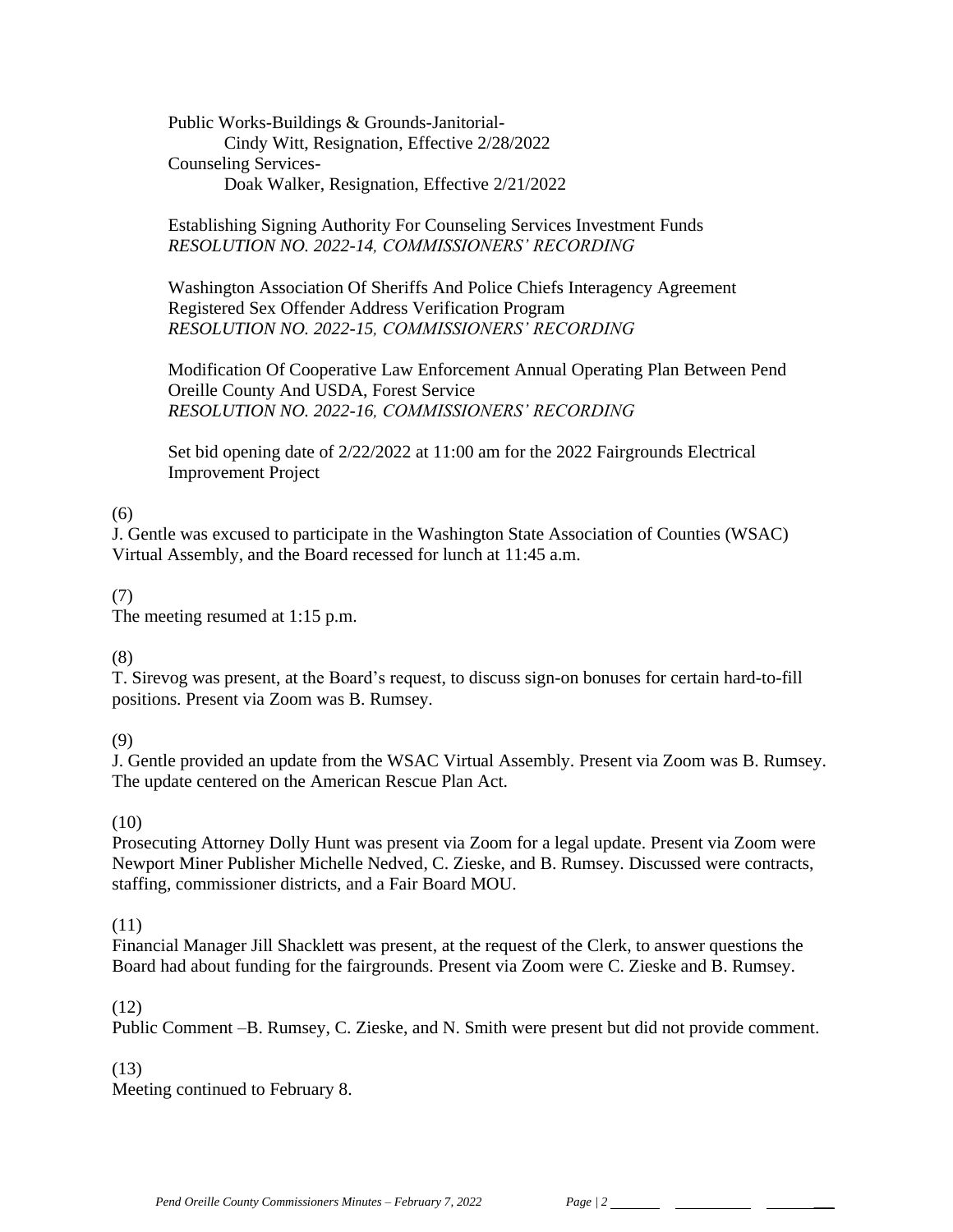## February 8, 2022

The meeting resumed at 9:00 a.m. with R. Rosencrantz, B. Smiley, and C. Zieske present. J. Gentle was excused, as he was attending the Finance Committee meeting.

## $(14)$

J. Gentle arrived at 9:02 a.m. and provided a report from the Finance Committee meeting.

## $(15)$

B. Smiley gave an update from the North Pend Oreille Chamber meeting. R. Rosencrantz reported from the Newport City Council meeting.

# (16)

The Board conducted a volunteer interview for Parks & Recreation Advisory Board. Present via Zoom were Jana Mueller and Parks & Recreation Chair Pamela Thomure.

### (17)

Motion was made by B. Smiley to appoint J. Mueller to the Parks & Recreation Advisory Board and send her a letter of appointment. Motion was seconded by R. Rosencrantz. Motion carried unanimously.

#### (18)

Motion was made by B. Smiley to send Mark Bender a letter of recognition for his service to the Parks and Recreation Advisory Board and accept his resignation, as of November 1, 2021. Motion was seconded by R. Rosencrantz. Motion carried unanimously.

#### (19)

The Board recessed for lunch at 11:55 a.m.

# (20)

The meeting resumed at 1:15 p.m.

#### (21)

ITS Director Shane Flowers was present for an update. Also present was GIS Manager Josh Shelton, and via Zoom were GIS Technician Daniel Quinn and GIS Analyst César Stoddard. Auditor Marianne Nichols and S. Flowers provided information to the Board on the Albert sensor. D. Quinn gave a presentation on a web map application displaying county-owned lands. C. Stoddard demonstrated an application for Public Works to digitize their road approach permit application process. S. Flowers stated that he's waiting on quotes for computers and waiting on keyboard docks for Getacs for deputies. An update was provided on construction of a Zoom room for Corrections and a recent Knowb4 phishing email campaign conducted by ITS. J. Shacklett and T. Sirevog joined the update. A request was made to add a new job description and potential contract for Senior GIS Analyst.

#### (22)

Public Works Director Mary Jensen was present for an update. Also in attendance were Assistant County Engineer George Luft, Facilities Maintenance Supervisor Ben Eggleston, Office Manager/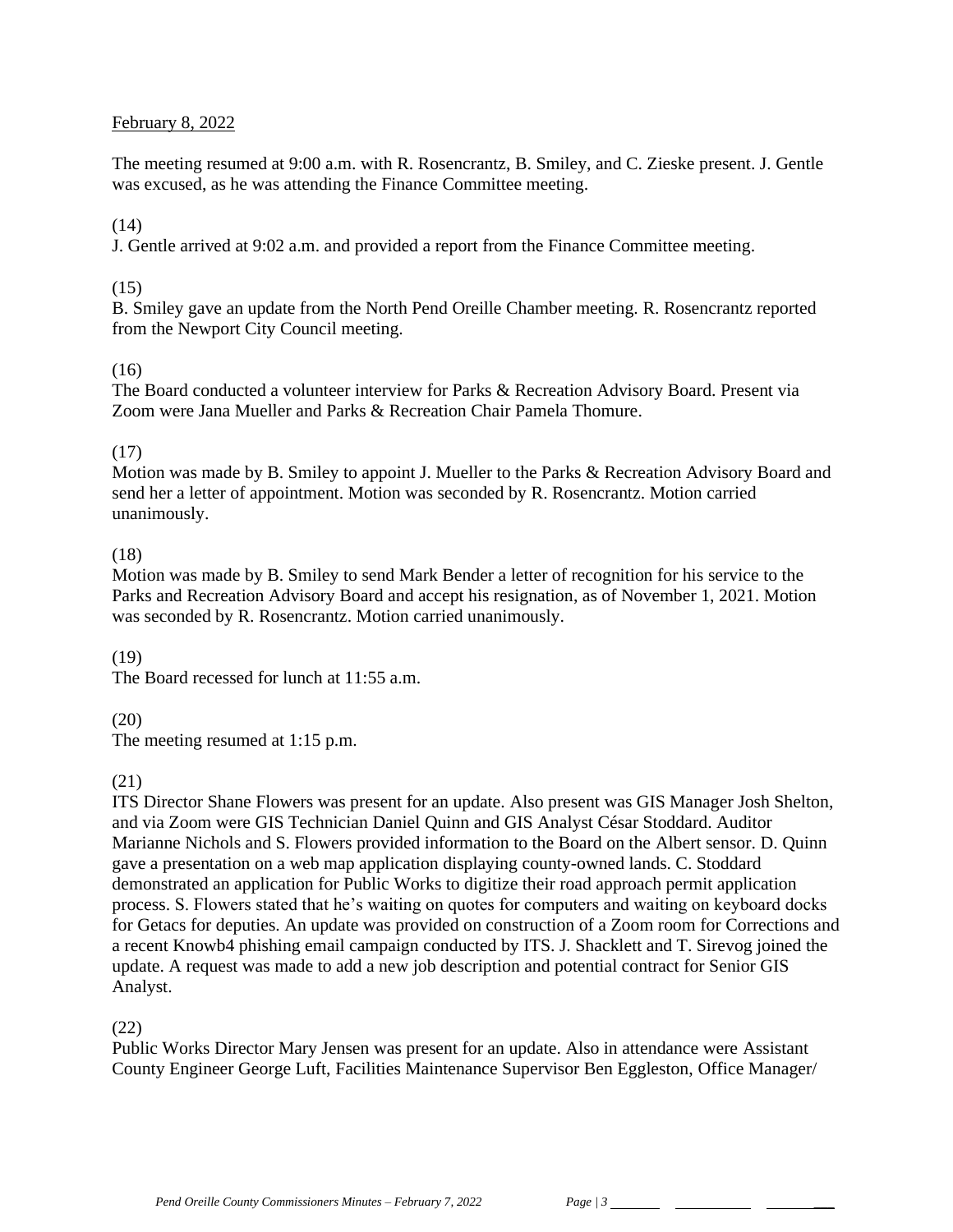Risk Manager Linda Darcy, Receptionist/Administrative Assistant Tiffany Hansen, District #1 Foreman Roy Anderson, Acting District #2 Foreman Reese Dobson, District #3 Foreman Paul Miller, and Forester Ryder Bricker.

a) B. Eggleston notified the Board of an upcoming retirement. Motion was made by R. Rosencrantz to approve Public Works' request to advertise and hire a  $2/5$ <sup>th</sup>-time janitor to replace the janitor that is leaving. Motion was seconded by B. Smiley. Motion carried unanimously. J. Shacklett joined the meeting in progress via Zoom.

b) Motion was made by B. Smiley to approve the Road Department's request to advertise in The Newport Miner for the Request for Qualifications to provide Engineering Services for CRP 845 Usk/Ione Bridges Bundled Rehabilitation Project. Motion was seconded by R. Rosencrantz. Motion carried unanimously.

c) Motion was made by R. Rosencrantz to adopt the resolution approving the assignment of County Road Project Number 848 to the Kings Lake Road Pavement Preservation Project and the appropriation for the project. Motion was seconded by B. Smiley. Motion carried unanimously.

County Road Project 848 Kings Lake Road Pavement Preservation Project (2R) *RESOLUTION NO. 2022-17, COMMISSIONERS' RECORDING* 

d) Motion was made by B. Smiley to approve the request to sign the Long-term Forest Practices Application 5 Day Notice of Operation regarding Sweet Creek County Park treatment/logging plan for 2022. Motion was seconded by R. Rosencrantz. Motion carried unanimously.

Long-term Forest Practices Application 5 Day Notice of Operation-Eastern/Western Washington-Sweet Creek/County Park Treatment/Logging Plan for 2022 *AGREEMENT NO. 2022-13, COMMISSIONERS' RECORDING*

e) R. Rosencrantz presented questions on the winter maintenance policy and missing driveways. The group discussed snowplowing in the county. M. Jensen described the need for a replacement for the upcoming retirement of the Assistant County Engineer. Also mentioned was a possibility for a Parks Director position.

f) M. Jensen discussed the signing of the Real Estate Excise Tax Affidavit for the transfer of Lake Newport State Park to POC from WA State Parks & Recreation. Motion was made by R. Rosencrantz to sign the Real Estate Excise Tax Affidavit-Governor's Deed, WA State Parks & Recreation. Motion was seconded by B. Smiley. Motion carried unanimously.

# (23)

Correspondence Received:

- 2.1 DNR/T. Cooper-SEPA Lead Agency & Determination of Nonsignificance
- 2.2 POC Weed Board-2.9.22 Agenda & 1.12.22 Minutes
- 2.3 WSAC-2022 Dues Assessment, Regional County Planners Assessment
- 2.4 POC Park and Recreation Board-1.19.22 Minutes